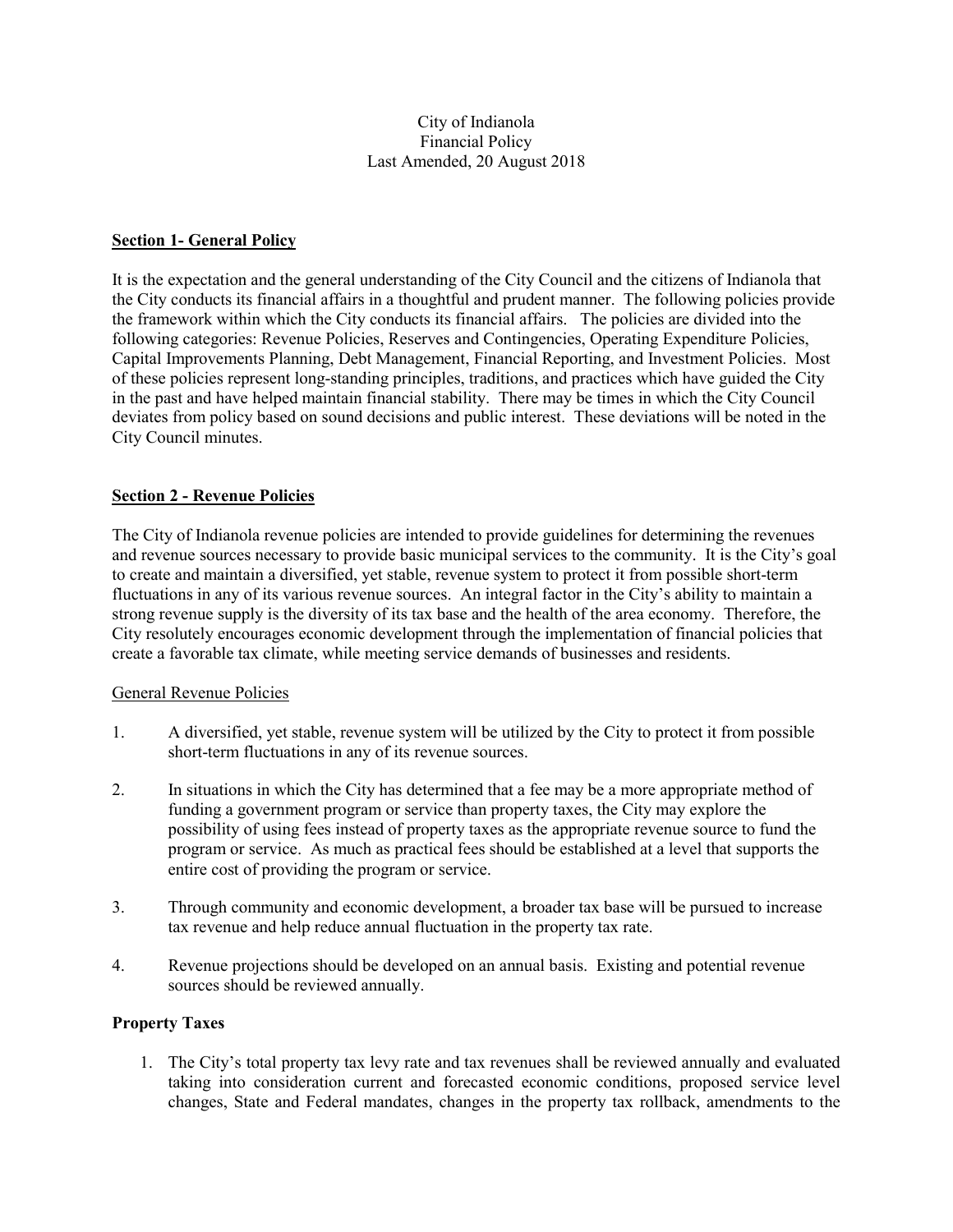property tax law, and any other factors that affect the City's ability to provide basic City services or maintain sufficient cash reserves.

**2.** Stability and consistency in the property tax levy rate from one year to the next is desired. Adjustments to the levy are appropriate and may be made when tax revenues are projected to fall short. If revenues are expected to exceed the funding for basic services, the city council will review available options, which may include, but are not limited to infrastructure improvements, equipment or economic development projects.

## **Urban Renewal - Tax Increment Financing Policy**

## Purpose

The City creates urban renewal districts to:

- 1. Enhance areas in the city for the purpose of stimulating private investment in commercial, industrial, residential development/redevelopment and investment in public facilities through public action and commitments.
- 2. Increase commercial, industrial development, residential redevelopment and investment in public facilities in the City which will improve the economic and social environment of the community and sustain a desired balance between the non-residential and residential tax revenues.
- 3. Provide adequate public infrastructure of sanitary sewer, storm water management, potable water, streets, and pedestrian walkways to ensure the public health, safety and welfare.
- 4. Provide assistance and economic incentives for commercial, industrial development and residential redevelopment which may not otherwise occur without such assistance and incentives.

# Guidelines

The City shall adhere to Chapter 403 of the Code of Iowa, in the creation of urban renewal plans and subsequent implementation of those plans. The powers granted in this chapter constitute the performance of essential public purposes for the State of Iowa and the City of Indianola, Iowa. The powers conferred by this chapter are for public uses and purposes for which public money may be expended and for which the power of eminent domain and police power may be exercised; and that the necessity in the public interest for these provisions is declared as a matter of legislative determination.

The assessed value of property within each urban renewal district, which is subject to a division of revenue from taxation - tax increment financing (TIF), is determined by the Warren County Assessor each year.

The City uses TIF to leverage economic activity, offset taxpayer burden, build public improvements and finance public investment in infrastructure deemed necessary for community growth.

#### Process

1. The amount of value reservation required for the next fiscal year is due annually by December 1<sup>st</sup>. And, upon written request from a taxing jurisdiction, meet and confer with that jurisdiction on the intended reservation.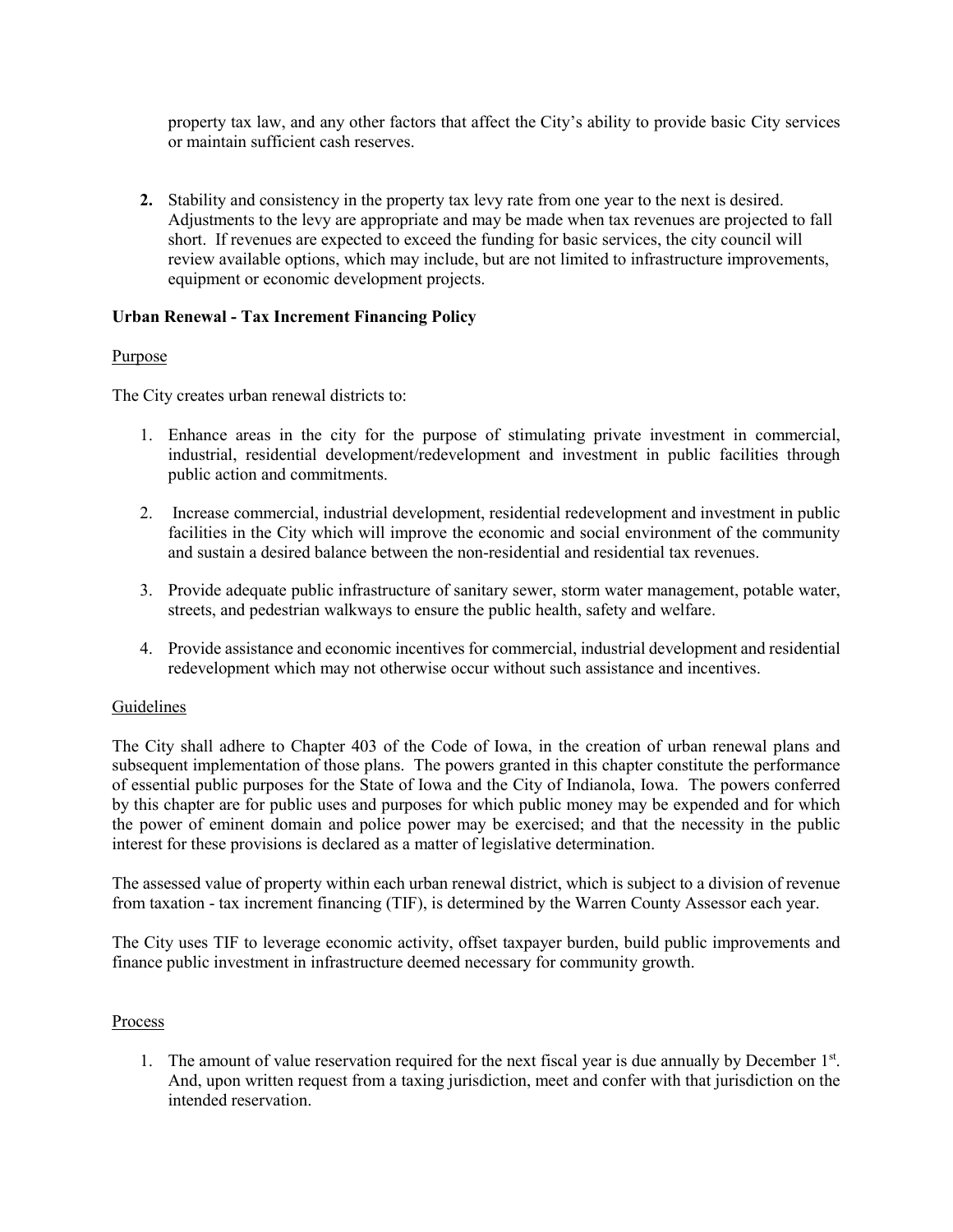- 2. Taxable valuation reservation will be based upon the debt and contractual obligations certified with the Warren County Auditor.
- 3. Prepare and distribute exhibits, including formulas and calculations of TIF dollars.

### Restrictions

- 1. Distribution of Incremental Property Taxes the City of Indianola attempts to release to all taxing jurisdictions any additional valuation in the TIF districts when the funds generated by the valuation exceed the amount needed to retire the annual TIF debt in that district or anticipated for future debt.
- 2. Sunsets The City establishes sunset dates for all TIF districts as provided in Chapter 403.17(10), Code of Iowa, as follows: in an urban renewal area designated an economic development area in which no part contains slum or blighted conditions, the plan shall be limited to twenty years from the calendar year following the calendar year in which the city first certifies to the county auditor the amount of any loans, advances, indebtedness, or bonds which qualify for payment from the division of revenue provided in the Code of Iowa, Chapter 403.19.
- 3. Powers of Municipality the City shall have all the powers necessary or convenient to carry out and effectuate the purposes and provisions of Chapter 403.6 and the additional powers granted in Chapter 403.12 of the Code of Iowa.
- 4. Fluctuation/Reserves Tax increment reserves will be established to help offset major fluctuations in debt reservation requirements. Funds held in reserves will be specifically identified and held for a future debt or contractual obligation.

#### **Municipal Enterprises**

1. User charges and fees should be set at a level related to the cost of providing services. Determination of such costs should include the costs of providing the actual service as well as all other related expenses, such as maintenance and replacement of equipment, personnel costs, and all other operating and administrative costs.

At least annually or user fees and charges should be reviewed. When necessary, user fees and charges should be re-calculated and revised to reflect the actual cost of activities.

#### **Section 3 - Reserves and Contingencies**

The maintenance of adequate cash reserves provides the City with flexibility and security and is an important factor considered by rating agencies and the underwriting community when reviewing City debt issuance. Along with maintaining the City's credit worthiness, such cash reserves provide the means to handle economic uncertainties, local disasters and other unanticipated financial hardships, as well as, meeting debt cash flow requirements. In addition to the designations noted below, fund balance levels will be sufficient to meet funding requirements for projects approved in prior years that are carried forward into the new year, debt service reserve requirements, reserves for encumbrances and other reserves or designations required by contractual obligations or generally accepted accounting principles. Deviation from the following general policies by Council may occur based on sound decisions and public interest. When such deviations are made, it shall be specifically noted and included within Council minutes.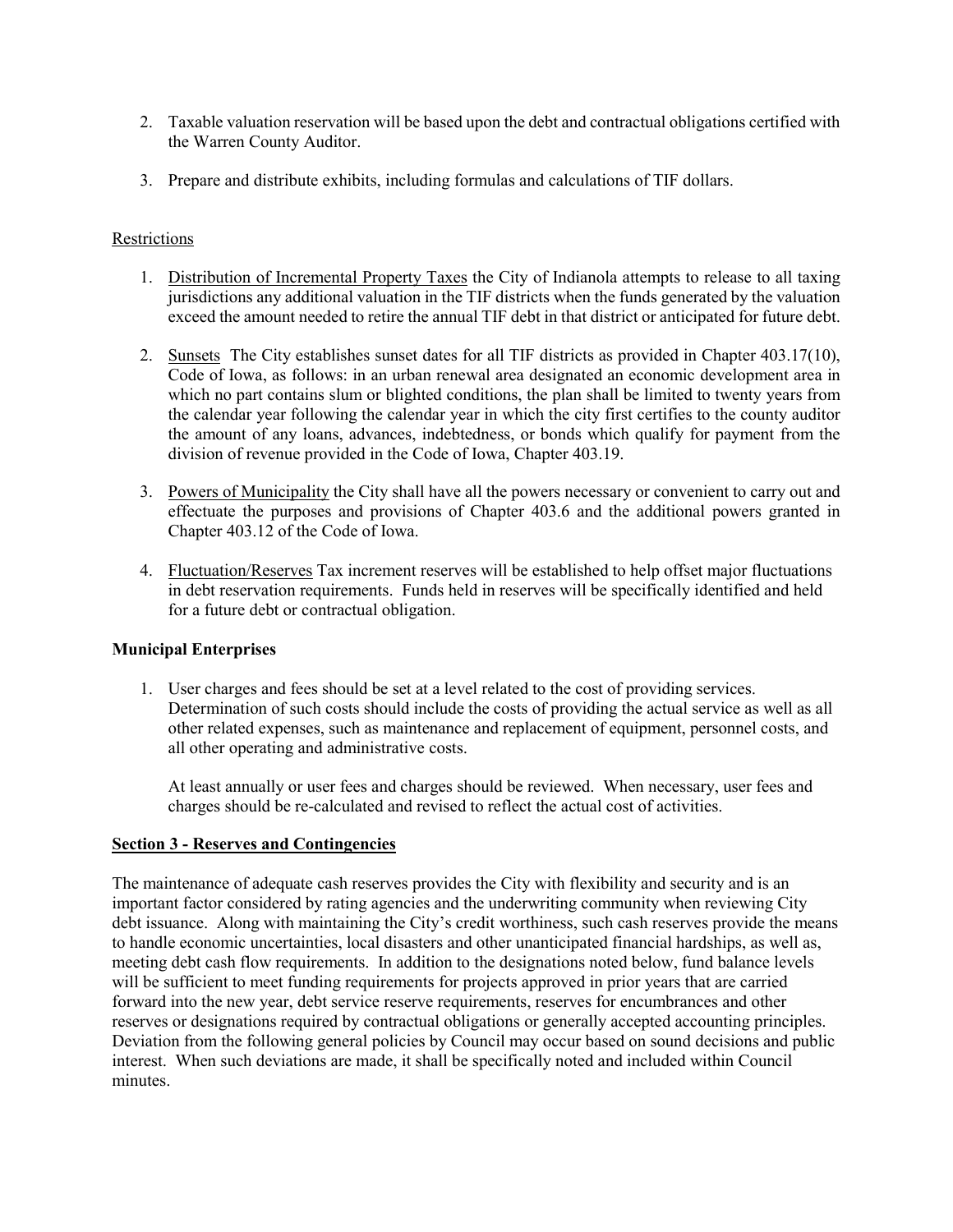#### **General Policies**

- 1. General Fund cash reserves (fund balance) should be maintained at a level sufficient to provide funding for general governmental operations. It is the City's goal to have an unrestricted minimum balance at fiscal year-end of not less than 25% of general fund expenditures. However, the balances may be higher, if deemed prudent, due to the uncertainty of future revenues or anticipated expenditures.
- 2. Enterprise Fund unrestricted cash reserves (fund balances) should be maintained at a level sufficient to provide funding to meet 100% of the fiscal year expenditures.
- 3. Road Use Tax-. It is the City's goal to have an unrestricted minimum balance at fiscal year-end of not less than 50% of Road Use Tax fund operating expenditures. The balance may be higher, if deemed prudent, due to the anticipated capital expenditures.
- 4. Storm sewer Utility- It is the City's goal to have an unrestricted minimum balance at fiscal yearend of not less than 25% of Storm Sewer Utility fund expenditures, or \$100,000 whichever is greater. The balance may be higher, if deemed prudent, due to the anticipated capital expenditures.
- 5. Health Insurance Fund-It is the City's goal to ensure the upcoming Fiscal Year health insurance fund balance is equal to the preceding two fiscal years' claims average prorated to 6 months.
- 6. Cash reserves should not be used to finance routine operating expenses, which exceed budget levels. Routine operating expenses shall be defined as reasonably anticipated reoccurring annual expenditures.
- 7. Cash reserves may be used to finance capital improvement projects only when cash reserves have been specifically identified in the budget to finance such project, and do not bring the fund balance below the required level.
- 8. Excess cash reserves may be used to balance revenues and expenditures as long as the minimum cash reserve requirements of this policy are met, provided that said cash reserves may only be used to offset non-reoccurring expenditures.
- 9. Revenues will equal or exceed expenditures for each budget year unless there are funds available in excess of the cash reserves requirements of this policy.
- 10. The City's annual budget is considered balanced if the cash reserve requirements, the working capital requirements and the revenue and expenditure requirements of this policy have been met.

**Working Capital**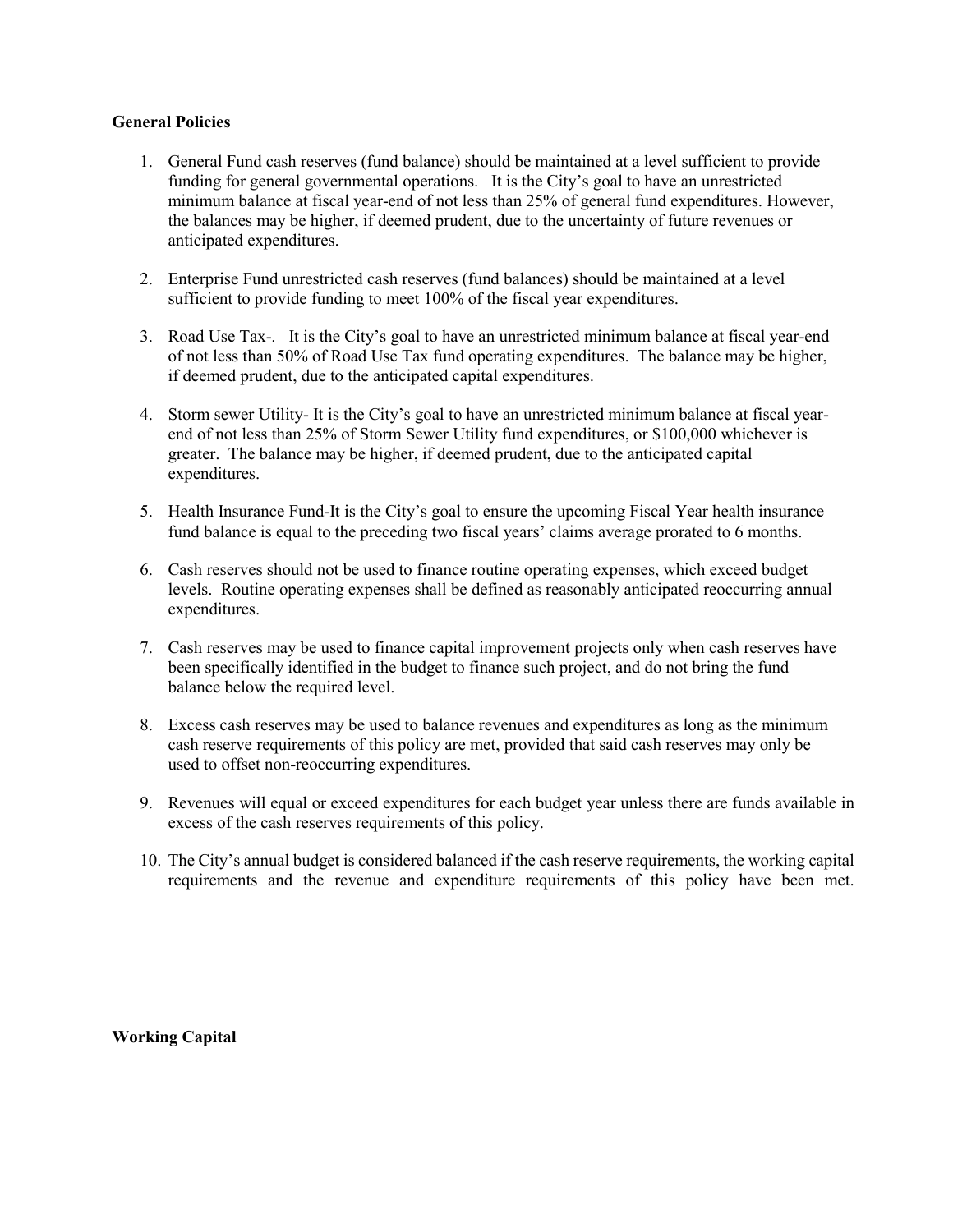- 1. The City will maintain sufficient cash reserves in operating funds for working capital so that short term cash flow financing is not required. The cash reserve will be no less than 25% of the next year's operating budgeted expenditures, the same level as required for the general fund. Operating funds are defined as the general, road use tax, employee benefits and enterprise funds. The cash reserve may be higher than 25% if deemed prudent due to the uncertainty of future revenues or anticipated expenditures.
- 2. The use of short-term borrowing, such as with tax anticipation notes, in order to meet the preceding working capital requirements should be avoided.

#### **Equipment Replacement Reserve Fund**

The City may establish and maintain an equipment replacement reserve fund to provide for the scheduled purchase of vehicles and equipment, and will consider annually appropriating funds to it to provide for the timely upgrading and replacement of vehicles and equipment. The amount added to this fund by annual appropriation should be the amount required to maintain the fund at the approved level after credit for the sale of surplus equipment and interest earned by the fund. It is the City's intent that the reserve fund replaces the City's need to borrow funds for vehicle and equipment acquisitions. A minimum fund balance of 5% of the current year expenditures will be maintained to ensure proper funding, and to accommodate price volatility.

## **Capital Project and Vehicle & Equipment Reserve Funds**

The Council may designate specific fund balance levels for future development of capital projects that individually do not exceed \$500,000 in total project costs and that do not require bond financing. In order to help maintain the fund at approved levels, the Council may annually transfer to the fund any balance from operating funds in excess of the cash reserve requirements within this policy.

#### **GASB 54**

GASB 54 establishes the following five fund balance classifications: Non-spendable, Restricted, Committed, Assigned, and Unassigned. Fund Balance classifications assigned, unassigned, and committed are considered "unrestricted" fund balances. The order of spending will be as follows: restricted, committed, assigned and unassigned. Restricted funds shall be spent according to the purpose for which they were received. Unassigned funds shall always be spent after Committed and Assigned funds have been exhausted. The City Administrator and/or the Finance Director are authorized to assign fund balances according to specific factors involved. The City Council will have authority to commit fund balance.

### **Section 4 – Operating Expenditure Policies**

Operating expenditures must meet the City's requirements to provide services within the framework of available revenues. Fiscal control and long range financial planning is necessary to guarantee that the City's current and future finances will remain sound. The following operating expenditure policies guide the evaluation and control of the City's appropriations and expenditures.

**General Policies**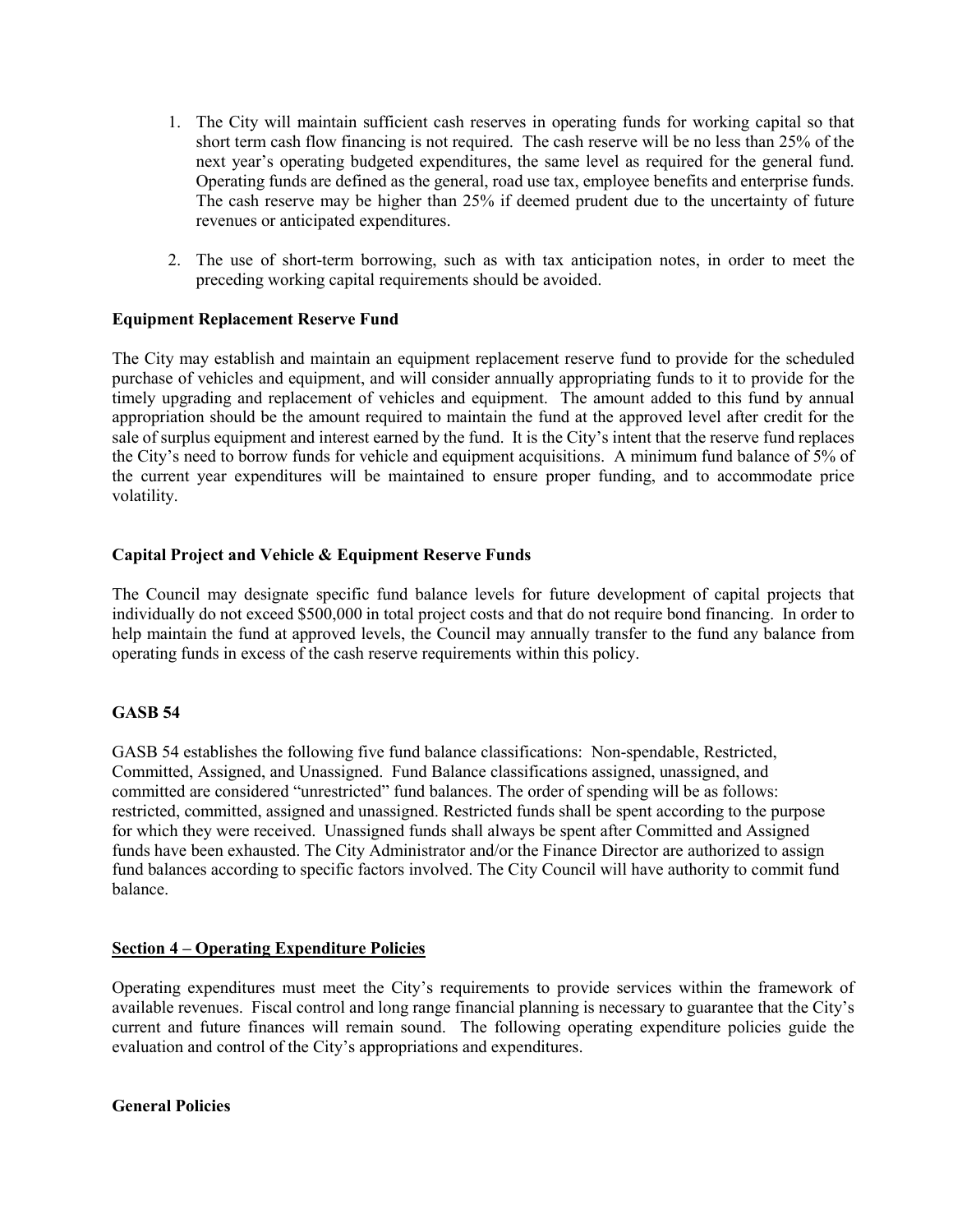- 1. Expenditure projections will be developed on an annual basis, and will be reviewed quarterly. Projections should include estimates of anticipated operating costs for programmed capital improvement projects, and for equipment and capital facilities replacement and maintenance schedules.
- 2. Current expenditures should be paid, in accordance of Council directives, with current revenues or excess cash reserves.
- 3. Current expenditures should not be balanced by postponing needed expenditures, accruing future revenues, issuing short term debt, or paying for routine operating costs out of minimum cash reserves.
- 4. The operating budget should provide for adequate maintenance of fixed assets and equipment and provide for their orderly replacement.
- 5. The City will encourage the provision of services through the private sector and other public agencies whenever and wherever greater efficiency and effectiveness can be achieved.
- 6. The City shall consider annually funding request from local service organizations. These funding requests are due, in writing, annually to the council, by December 1, for consideration in upcoming budget. Requests should include amounts requested, as well as planned usage of the funds. These community betterment funds shall only be made with operating funds in excess of cash reserve targets.
- 7. The City will maintain risk management and safety programs to reduce costs and minimize losses.

### **Section 5 – Capital Improvements Planning**

Policies for the capital improvements program are intended to encourage planning for future growth and infrastructure repair within the framework of the City's financial policies.

#### **General Policies**

- 1. The City should develop and annually update a five-year capital improvement program (CIP). This program should identify future capital project expenditures made necessary by anticipated changes in population, infrastructure replacement and extension, economic base and/or land use.
- 2. The operating and maintenance cost of a proposed capital improvement shall be calculated to determine a "true cost" of each improvement and assist in programming of future overall revenue requirements of the City.
- 3. The capital improvements plan will include the costs, timing and sources of funding and the estimated impact of future revenue requirements for each project. These calculations shall reflect adjustments for inflation.
- 4. The capital improvements plan should maintain the City's assets at a level adequate to protect the City's capital investments, minimize future maintenance and replacement costs, and provide for an adequate level of service.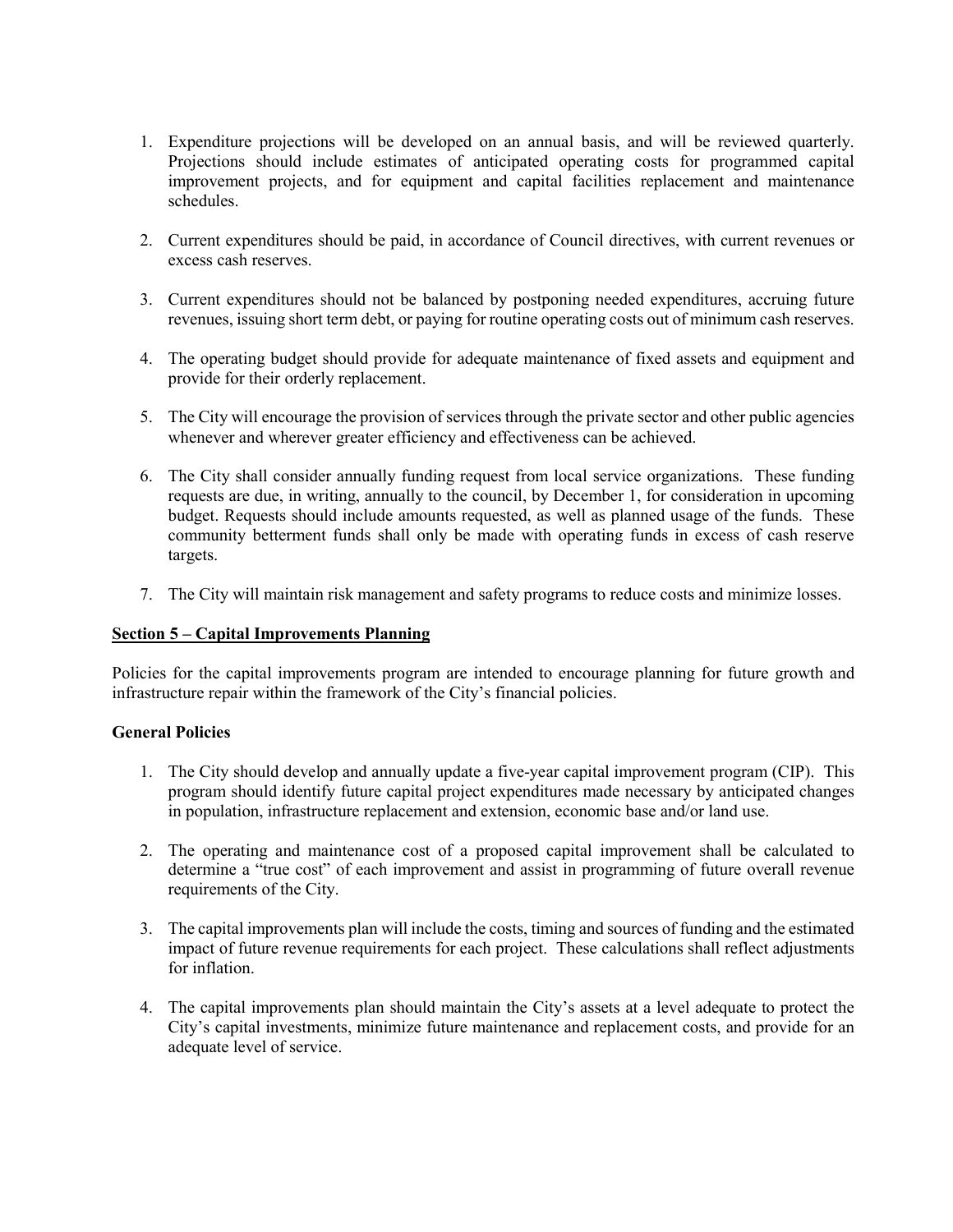- 5. The City's annual capital improvements budget should be based on the five-year CIP. The budget will include final calculations of revenue sources and related impacts on future availability of revenue for additional projects.
- 6. The annual expenditures identified in the CIP should be fully funded from financial resources that are anticipated to be current and available.
- 7. Grants and similar forms of intergovernmental assistance should be used to finance only those projects identified in the CIP or other planning documents as the community needs.
- 8. A fiscal impact analysis should be performed on all projects for which the City's financial participation is requested by the private sector. This analysis should identify anticipated direct and indirect public costs and revenues associated with the proposed project.

#### **Section 6 - Debt Management Policies**

The issuance of debt is a necessity for the financing of many major capital improvements. Determining the method and timing for financing is subject to numerous considerations. The City's debt policies are intended to encourage conservative debt management while maintaining the flexibility to use the various financing mechanisms that are available to the City.

The City's overall tax levy must be reflective of the impact of debt issuance. Alternative revenue sources will be used when practicable to maintain an overall tax rate consistent with the general philosophy of municipal service determined by the City Council.

The cost of financing through the issuance of debt is also affected by the strength of the City's financial position. Bond ratings and investor's interest are influenced by the City's debt management policies, as well as, by the overall financial policies of the City. It is the City's goal to maintain debt management policies that keep outstanding debt within manageable levels and which maintains the City's flexibility to issue debt in the case of unusual circumstances of those beyond the City's control.

#### **General Policies**

- 1. Long-term borrowing shall be limited to capital improvements projects that cannot be financed from current revenues, have estimated life span of greater than the term of borrowing and generally to capital projects with an aggregate project cost of \$250,000 or greater. Principal and interest will be scheduled to be within the revenues available for debt service. Long-term debt shall not be used for current operations.
- 2. Any capital improvement projects or capital equipment financed through bonds should be financed for a period not to exceed the expected useful life of the asset being financed.
- 3. Total outstanding debt, including overlapping debt, will be considered when planning additional debt issuance.
- 4. Consideration should be made for the City's share of utility projects, including the cost of over-sizing of water, sewer and storm water mains, -being financed with current utility funds and other revenues when funds are appropriate and available.
- 5. The use of general obligation bonds for projects does not dismiss the potential of pro rata payment for debt service by specifically benefited funds such as water, sewer, storm water, or road use tax.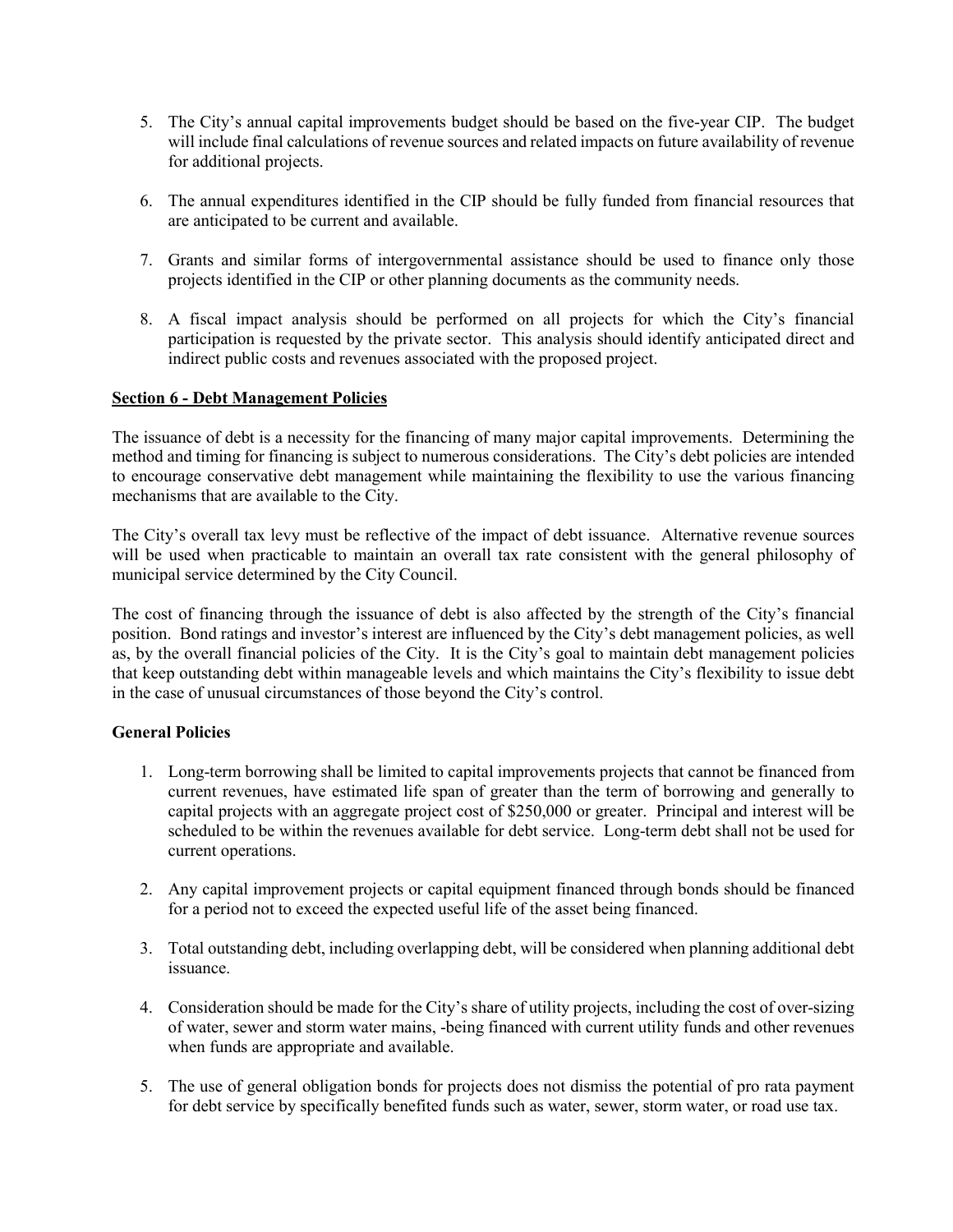- 6. The City will consider refunding outstanding debt in order to achieve interest cost savings, restructure principal and/or eliminate burdensome covenants with bondholders. Refunding's undertaken to achieve interest cost savings in advance of their call date should strive to achieve a new present value savings benefit equal to a minimum of 3% of the present value of the refunded par amount.
- 7. Financing requirements will be reviewed annually. The timing for financing will be based upon the City's need for funds, market conditions and debt management policies.
- 8. The City will follow a policy of full disclosure on every financial report and bond prospectus with bond rating agencies about its financial condition.
- 9. The City will follow applicable laws, regulations and bond covenants relative to arbitrage and rebate compliance requirements.

#### **Debt Limitations**

- 1. The average maturity of general obligation debt should not exceed the useful life of the asset being finances and/or state law limitations.
- 2. Bond issues should be structured so that the debt service schedule is within the revenues available for debt service.
- 3. Total general obligation indebtedness should not exceed 80% of the City's statutory debt limit.
- 4. Self-imposed debt limitations may not take into account debt issued as a consequence of voter approved bond referendums.

#### **Section 7 - Financial Reporting and Accounting**

#### **General Policies**

- 1. The City will maintain a high standard of accounting practices. To that end, the City will continue to use the latest edition of *Governmental Accounting, Auditing, and Financial Reporting (GAAFR)* as its source of generally accepted accounting principles (GAAP).
- 2. The City's relationship with its independent public accounting firm will be reviewed at a minimum every five year.
- 3. The City will maintain its budget and accounting system on a cash basis which will be the basis for all interim, internal, and state reporting.
- 4. The City will adhere to a policy of full and open public disclosure of all financial activity and information.

### **Reports**

1. The City will maintain a budgetary control system and will produce interim financial reports that measure actual revenues and expenditures compared to budgeted revenues and expenditures.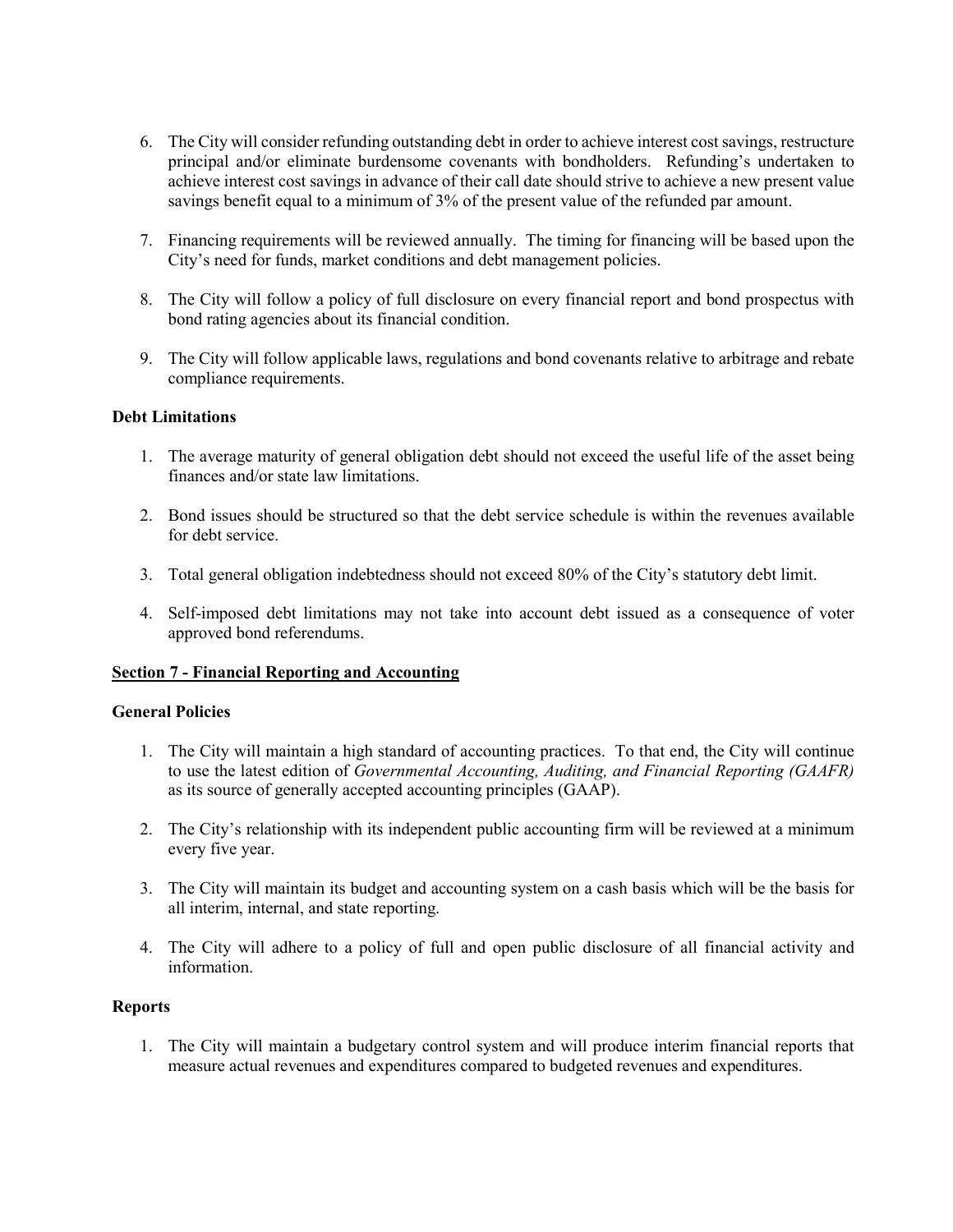- (a) Monthly and annual reports should present a summary of financial information by major fund and activity type.
- (b) Monthly reports should be provided presenting actual cash position and investment performance.
- (c) Each year, the City shall retain either an independent public accounting firm or the State Auditor to perform the annual audit and will make the audit available to all interested parties.
- (d) The City will comply with all federal and state audit and review regulations, including OMB A-133 single audit and Single Point of Contact (SPOC) review requirements.

## **Section 8 – Investment Policies**

#### **Scope of Investment Policy**

The Investment Policy of the City of Indianola shall be governed by Iowa Code Chapters 12B and 12C and shall apply to all operating funds, bond proceeds and other funds and all investment transactions involving operating funds, bond proceeds and other funds accounted for in the financial statements of the City of Indianola.

The investment of bond funds or sinking funds shall also comply with the provisions of any bond resolutions.

This written investment policy, required by Iowa Code Section 12B.10B, shall be delivered to all the following:

- 1. The governing body or officer of the public entity to which this policy applies.
- 2. All depository institutions or fiduciaries for public funds of the public entity.
- 3. The auditor of the public entity.
- 4. Every fiduciary or third party assisting with or facilitating investments for the public entity.

#### **Delegation of Authority**

In accordance with Section 12B.10, the responsibility for conducting investment transactions resides with the Treasurer of the City of Indianola. For purposes of this Investment Policy the Finance Director is designated the Treasurer. Only the Treasurer and those authorized by resolution may invest public funds. A copy of any empowering resolution shall be attached to this Investment Policy.

All contracts or agreements with outside persons investing public funds, advising on the investment of public funds, directing the deposit or investment of public funds or acting in a fiduciary capacity for the City of Indianola shall require the outside person to notify in writing the Treasurer of the City of Indianola within thirty days of receipt of all communication from the Auditor of the outside person or any regulatory authority of the existence of a material weakness in the internal control structure of the outside person or regulatory orders or sanctions regarding the type of services being provided to the City of Indianola by the outside person.

The records of investment transactions made by or on behalf of the City of Indianola are public records and are the property of the City of Indianola whether in the custody of the City of Indianola or in the custody of a fiduciary or other third party.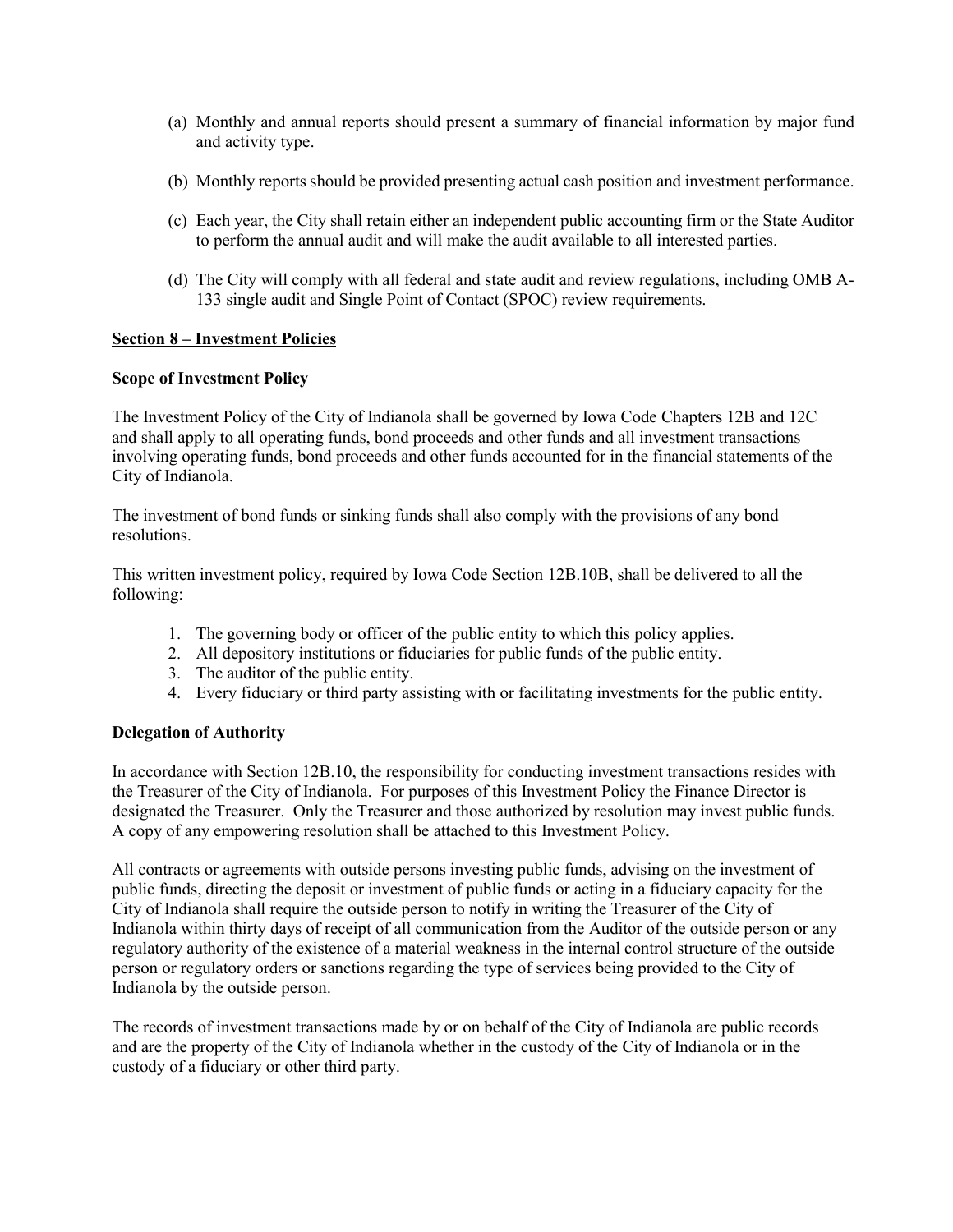The Treasurer shall establish a written system of internal controls and investment practices. The controls shall be designed to prevent the loss of public funds, to document those officers and employees of the City of Indianola responsible for elements of the investment process and to address the capability of investment management. The controls shall provide for receipt and review of the audited financial statement and related report on internal control structure of all outside persons performing any of the following for this public body.

- 1. Investment of public funds.
- 2. Advising on the investment of public funds.
- 3. Directing the deposit or investment of public funds.
- 4. Acting in a fiduciary capacity for this public body.

The Treasurer of the City of Indianola shall be bonded in the amount of \$300,000. The amount of this bond shall be reviewed annually to determine its appropriateness and will be amended by the City Council if deemed necessary.

## **Objectives of Investment Policy**

The primary objectives, in order of priority, of all investment activities involving the financial assets of the City of Indianola shall be the following:

- 1. Safety: Safety and preservation of principal in the overall portfolio.
- 2. Liquidity: Maintaining the necessary liquidity to match expected liabilities.
- 3. Return: Obtaining a reasonable return in compliance with Iowa Code Section 12C.6.

#### **Prudence**

The Treasurer of the City of Indianola, when investing or depositing public funds, shall exercise the care, skill, prudence and diligence under the circumstances then prevailing that a person acting in a like capacity and familiar with such matters would use to attain the Section 8 investment objectives. This standard requires that when making investment decisions, the Treasurer shall consider the role that the investment or deposit plays within the portfolio of the assets of the City of Indianola and the investment objectives stated in Section 8.

When investing assets of the City of Indianola for a period longer than six months or in an amount greater than \$300,000 per investment, the Treasurer shall request competitive investment proposals for comparable credit and terms investment from a minimum of three investment providers.

#### **Instruments Eligible for Investment**

Assets of the City of Indianola shall be invested in financial institutions properly declared by Resolution of the City Council of the City of Indianola. Deposits in any financial institution shall not exceed the amount stated in the Resolution. Assets of the City of Indianola may be invested in the following:

- 1. Demand Deposit Accounts (DDA)
- 2. Negotiable Orders of Withdrawal (NOW) Accounts
- 3. Certificates of Deposit.
- 4. Obligations of the United States Government, its agencies and instrumentalities.